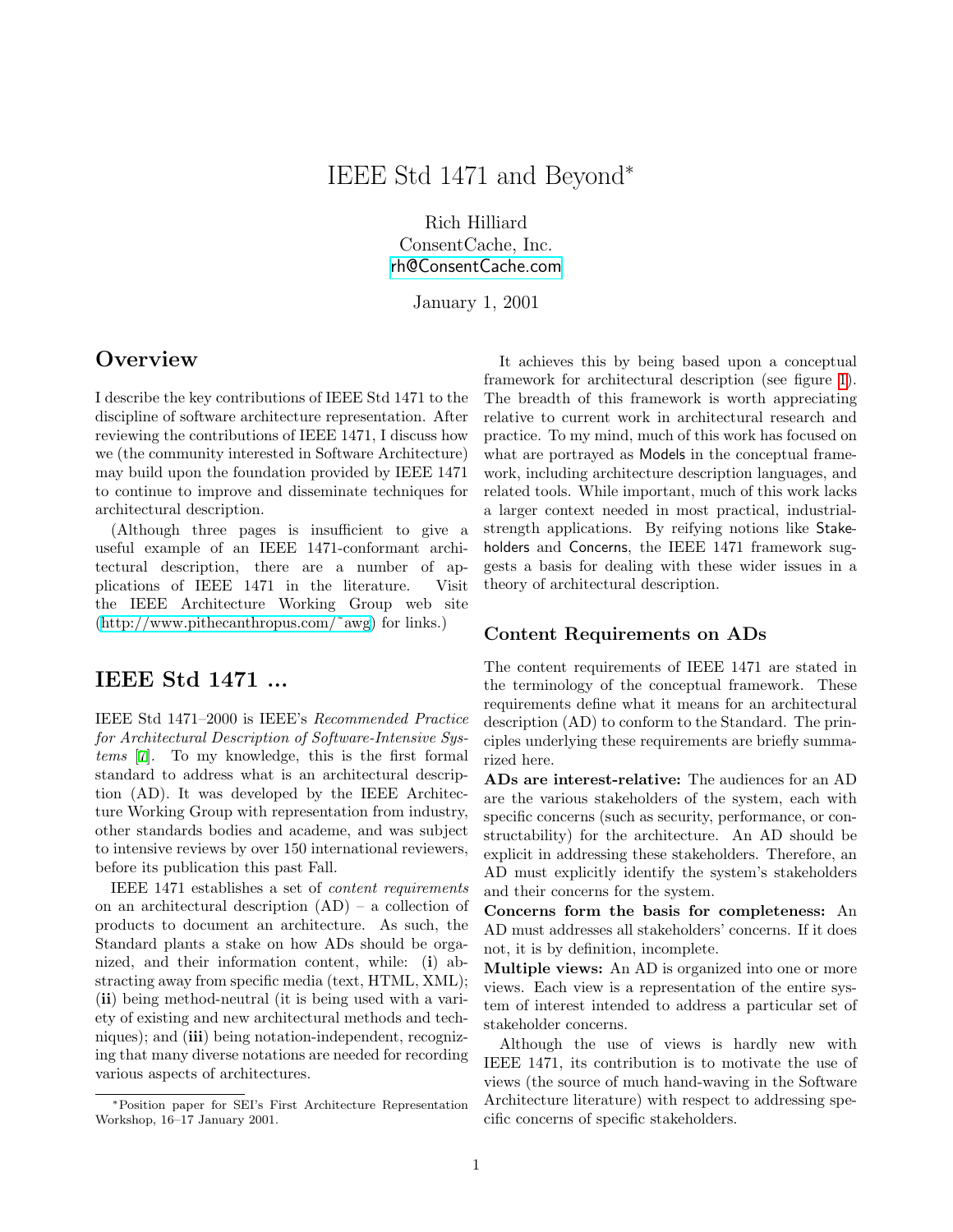

<span id="page-1-0"></span>Figure 1: IEEE 1471 Conceptual Framework

Views are modular: A view may consist of one or more architectural models.

To satisfy the concerns to be addressed by a particular view, multiple notations may be used. This is one of the several places where IEEE 1471 is "parameterized" to accommodate the wide range of best practices in Software Architecture modeling.

Inter-view consistency: An AD must document any known inconsistencies among the views it contains.

This is a fairly weak requirement – based on current consensus; I imagine as a community we can do much better in the future (see below).

Views are well-formed: Each view has an underlying viewpoint identifying a set of architectural concerns and specifying how the architectural description meets those concerns, using languages and notations, models, analytical techniques and methods. A viewpoint is a set of conventions for constructing, interpreting and analyzing a view.

This is another "parameter" in IEEE 1471. Organizations may define and select their own set of useful viewpoints. In fact, IEEE 1471 does not even specify a fixed set of viewpoints; the Standard is "agnostic" about where viewpoints come from. Instead, the following principle is employed:

Concerns drive viewpoint selection: Each identi-

fied stakeholder concern must be addressed by one of the selected viewpoints.

Viewpoints are first-class: Each viewpoint used in an AD is "declared" before use (either "in line" or by reference). A viewpoint declaration establishes the stakeholders addressed by the viewpoint; the stakeholder concerns to be addressed by the viewpoint; the viewpoint language, modeling techniques, or analytical methods used therein; and the source, if any, of the viewpoint ("prior art"). A viewpoint may also include: any consistency or completeness checks associated with the underlying method to be applied to models within the view; any evaluation or analysis techniques to be applied to models within the view; and any heuristics, patterns, or other guidelines which aid in the synthesis of an associated view or its models.

This principle is perhaps the primary contribution of IEEE 1471 – to provide a means by which the many architectual techniques in use today may be uniformly described so that they may be used by others, compared and combined.

### ... And Beyond

In addition to codifying best current practices in architectural description, a goal of the IEEE for the develop